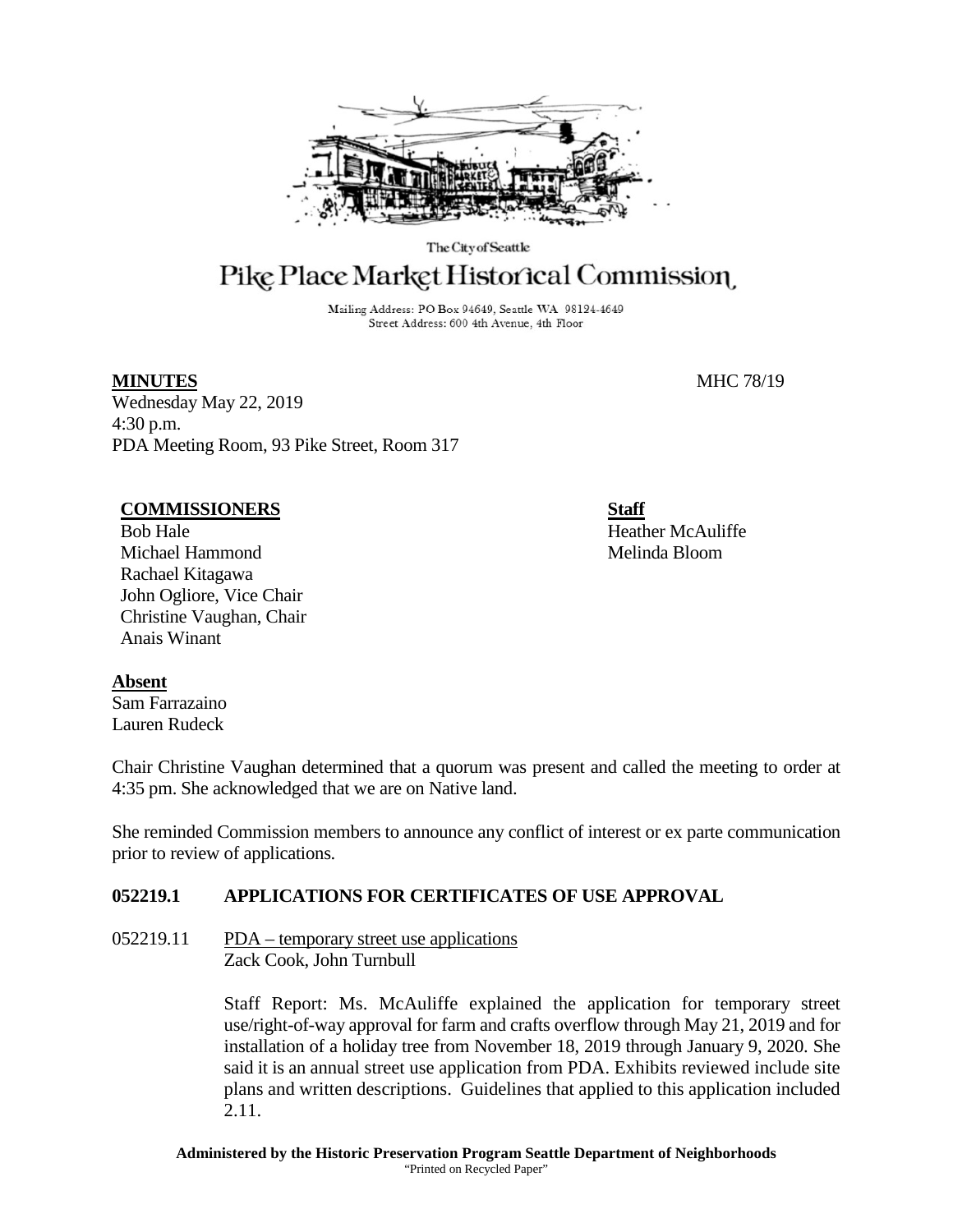URC Report: Ms. McAuliffe said the Committee cited 2.11.1 and 2.11.1 and recommended to approve.

Applicant Comment:

Zach Cook, PDA, said it is the same application every year to provide extra selling spaces for farm and craft overflow. He said that they offer extra space to farmers with food.

Landlord: PDA is landlord.

Public Comment: There was no public comment.

Commission Discussion:

Mr. Ogliore said it has been done before so the URC recommended approval.

Responding to questions, Mr. Cook said the new Market front is too far for farmers.

Action: Mr. Ogliore made a motion to adopt a resolution approve the application as presented.

MM/SC/JO/MH 6:0:0 Motion carried.

### **052219.2 APPLICATIONS FOR CERTIFICATES OF DESIGN APPROVAL**

052219.21 Pike & Virginia Homeowner Association 87 Virginia Street William Franklin

> Staff Report: Ms. McAuliffe explained the application to install window system on upper story adjacent to parking garage. Exhibits reviewed included photos and plans. Guidelines that applied to this application included 3.1, 3.2.

DRC Report: Ms. McAuliffe said the Committee cited 3.1.2, 3.2.1 and 3.2.2 and recommended to approve.

Applicant Comment:

The applicant explained the proposal to install glass window adjacent to main entry to address security concerns and prevent unwanted visitors from slipping in to building. The look will remain the same; it is just one window.

Public Comment: There was no public comment.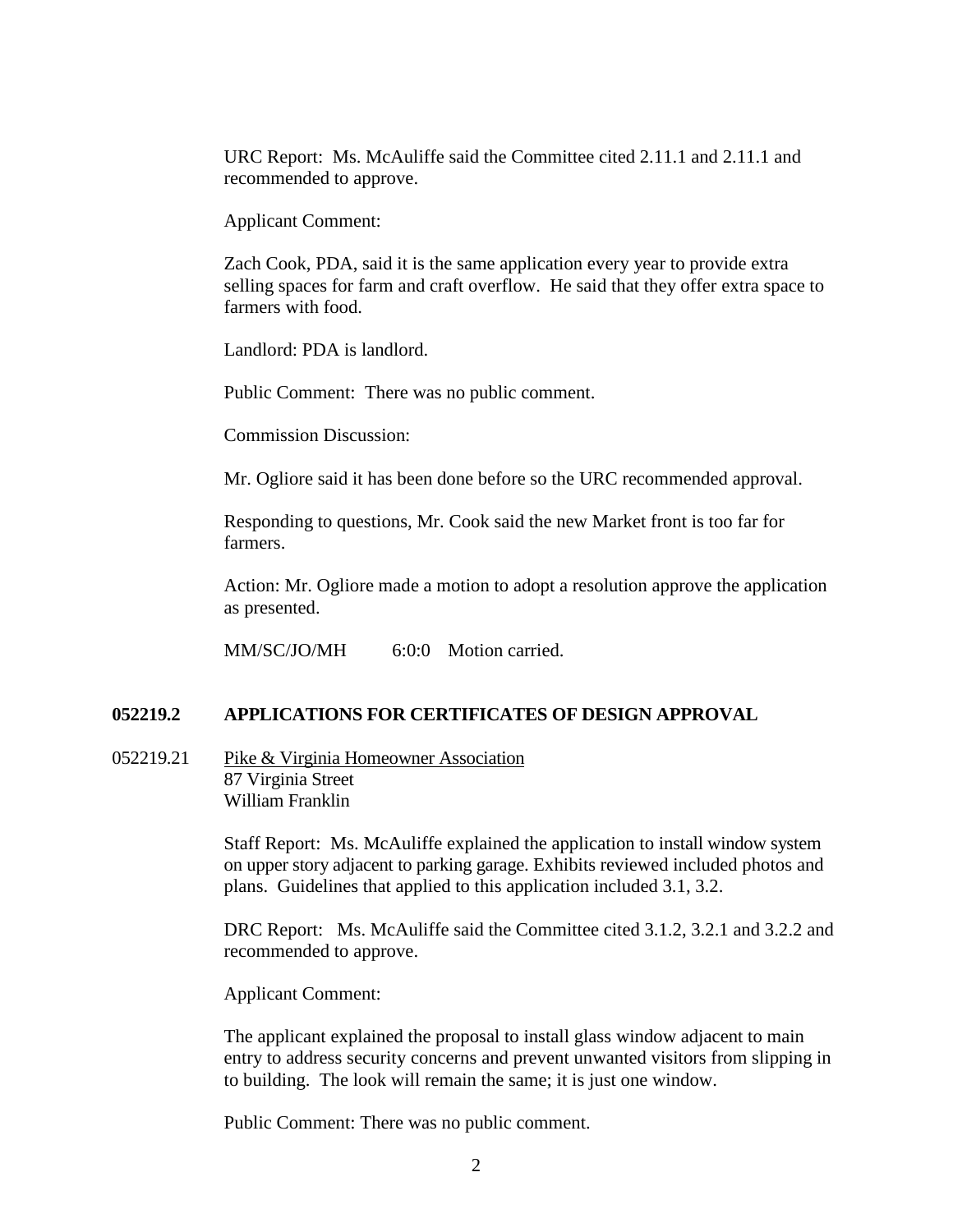Commission Discussion:

Mr. Hale said it will maintain the character of the market and the building; it is barely noticeable. They will extend the same storefront material and setback.

Action: Mr. Hammond made a motion to adopt a resolution approve the application as presented.

MM/SC/MH/AW 6:0:0 Motion carried.

**052219.3 APPROVAL OF MINUTES**: May 8, 2019 MM/SC/MH/RK 5:0:1 Minutes approved. Mr. Ogliore abstained.

# **052219.4 REPORT OF THE CHAIR**

# **052219.5 REPORT OF STANDING COMMITTEES:**

# **052219.6 STAFF REPORT**

Ms. McAuliffe noted a UW Alumni magazine has an article about Marvin Oliver. She said she led a bike tour for Historic Seattle, stopping by Gas Works and Victor Steinbrueck parks, sharing the works of Rich Haag. She said the next meeting is June 12; June 26 is cancelled.

Ms. McAuliffe said she spoke with David Graves about Victor Steinbrueck Park application. She said she wanted to be sure to be there for both if there is an application to remove the totem poles. She wants adequate public notice. She said the totem poles will be removed for restoration and noted that the Commission has to approve it first. She wasn't sure where they will go after restoration and said the Commission can condition the motion that any future changes come back with three-month notice to public and that the Commission can condition that the totem poles are restored and reinstalled prior to reopening of the park. She said the Commission will remain open and transparent at all times. She wondered if a survey had been done of all totem poles in the City.

She said the Guidelines have been forwarded to the City Attorney. Changes are highlighted in Track Changes. She said not all changes have been added and noted that she has had a busy schedule.

Ms. Vaughan said emails from the spring indicate that the soundscape was approved by law. She said the commitment to racial equity is essentially done and can just be cross checked and done in an hour.

Ms. McAuliffe said it is not a good time.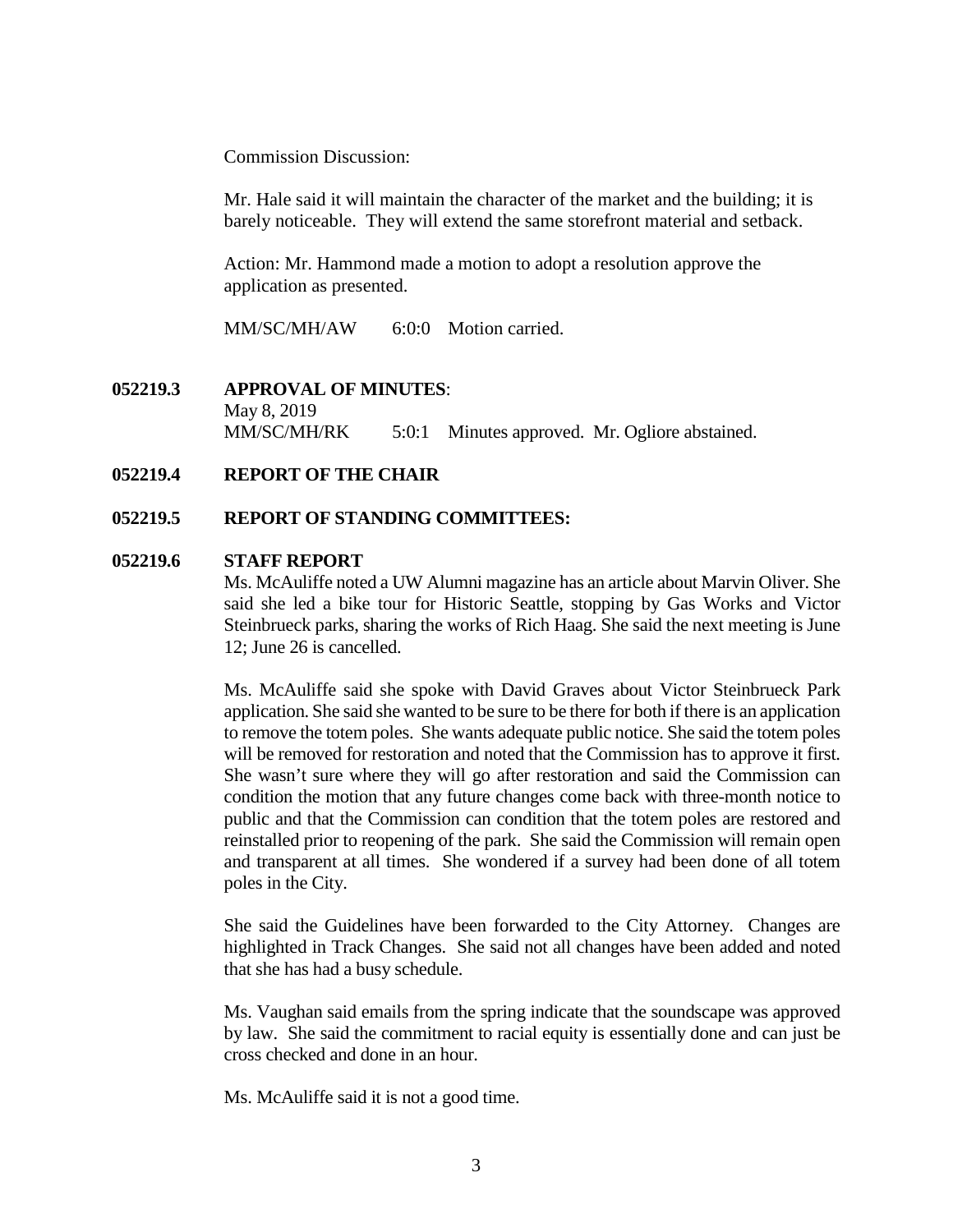Ms. Vaughan asked if there had been any movement on new commissioners.

Ms. McAuliffe said five reappointments have been approved but need to go for confirmation; appointments will be through December 1, 2020. She explained that she had met with Allied Arts and interviewed two people; the Mayor's office asked for a more diverse pool of candidates. She said that Resident and Merchant candidates have been chosen. She said one position was abrogated. She said Ms. Winant is currently in At-Large position and she suggested moving her to a Property Owner position, which is harder to fill.

Ms. Vaughan said that would open up At-Large to a larger pool of candidates as well as retain experience on Commission. She raised concern about politicizing the Commission and there should be distance between the two. She expressed frustration with Mayor's request for a more diverse pool. She said she had a conversation with DON director, Andrés Mantilla. She said she explained the desire to see the Commission create precedent that positions be nominated by the Commission.

Mr. Ogliore asked how the Mayor knew the race of the submitted candidates.

Ms. McAuliffe said she didn't know.

Ms. Vaughan asked if race was part of the report.

Ms. McAuliffe said no, that she prepared bios and sends to Mayor liaison. She said people were interviewed in July of last year.

Ms. Vaughan said she had talked with Sabrina Bolieu. Ms. Bolieu said that the Mayor wants to bring new people onto Boards and Commissions.

Ms. McAuliffe said she explained why reappointment was so important but the Mayor didn't want to reappoint to second terms.

Mr. Ogliore said there are many meanings of diversity: age, LBGTQ, etc.

Mr. Hale supported Ms. Winant remaining on the Commission.

Ms. Vaughan asked if the Commission knew the At-Large position would be open.

Ms. Winant said already two people were turned down because of diversity.

Ms. Vaughan said the next action needs to come from the Commission, not staff.

Ms. McAuliffe said her supervisor needs to see anything first.

Ms. Vaughan said she can't speak without Commission support.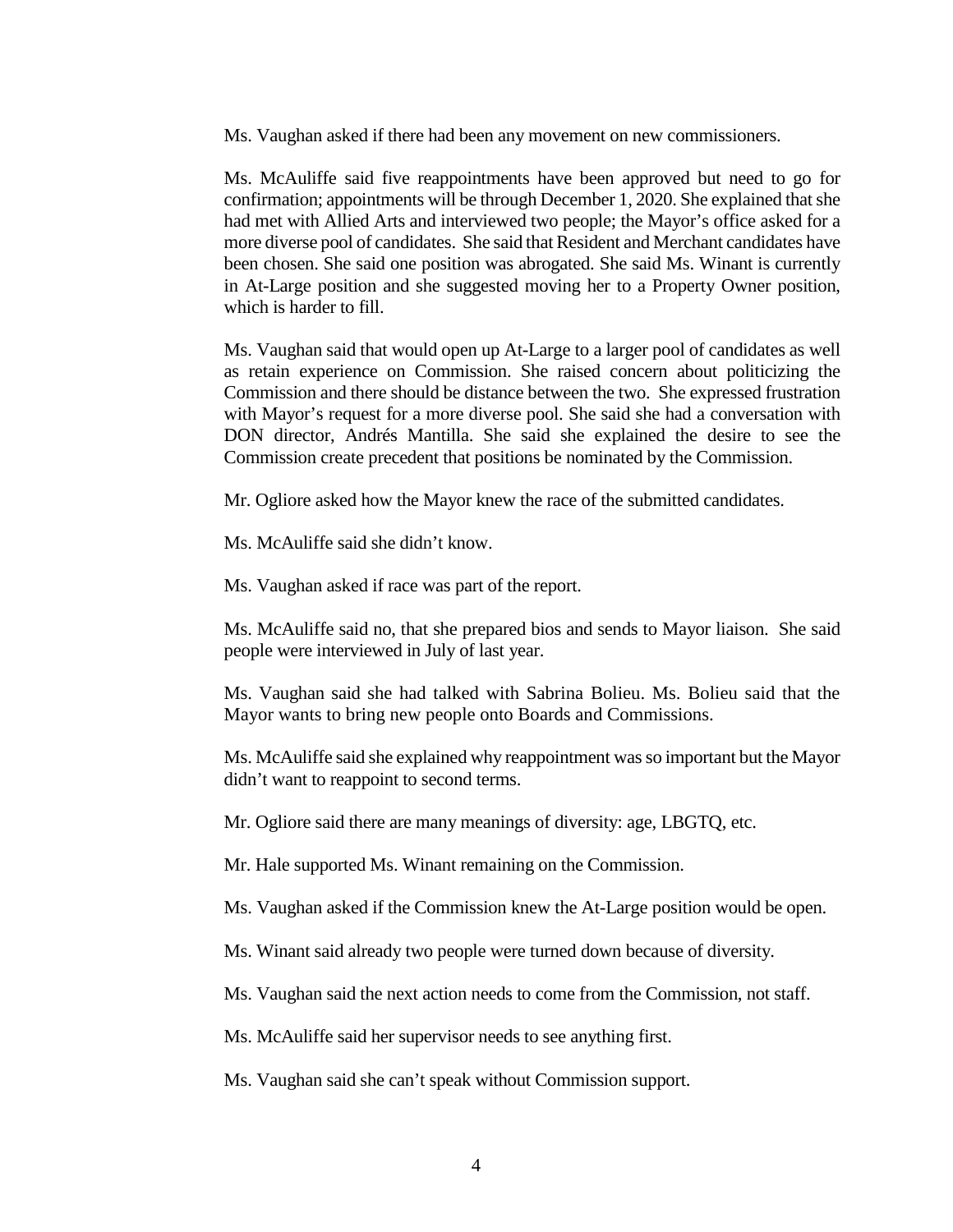Mr. Hale said he can't argue with needing a more diverse Commission but it shouldn't be at the expense of institutional memory; it takes a while to get on board.

Mr. Hammond asked why not just write up an ad.

Mr. Ogliore said only with At-Large position.

Ms. Kitagawa said diversity is beneficial, but it seems not helpful to lose institutional memory. She said denying two candidates is coming at the expense of the Commission. Ms. Kitagawa said that being on a board or commission is historically racially skewed toward white or financially well off; you have to have the time and financial ability to volunteer.

Ms. Winant said it is awkward to be the subject of discussion. She said staff is in an impossible situation. She said the position should be the subject of Commission to nominate. She said she is enlivened by work on the Commission and loves the diversity of spirit, character and thinking. She said all Commissioners are acting in good faith. She said if there is a graceful way to stay, then she will.

Laine Ross, Allied Arts, said it feels political, but she doesn't know the outcome. A letter might be timely; diversity has been a longtime issue with DON and the City. She said Allied Arts put forth 2-3 nominees and they lost the last round. She said they are striving to understand and meet the diversity demand. She said it is like the City Neighbor Councils that were decommissioned in 2016. She said they hope to have 3 or 4 nominees soon.

Ms. McAuliffe reviewed language in the Ordinance for makeup of Commission.

Ms. Kitagawa said that being on a board or commission is racially skewed toward white or wealthy; you have to have the time and financial ability to volunteer.

Mr. Ogliore agreed and said between childcare and transportation, it is a lot.

Ms. Kitagawa wonders what the Mayor meant by saying they want a more diverse pool.

Ms. Vaughan said the first step is to write a letter requesting definition of diversity as related to the Allied Arts candidates. She while they are in full support of diversity, they don't want to sacrifice institutional memory for sake of diversity. Commissioners concurred.

Ms. McAuliffe said a letter must have permission from her supervisor to send to the Mayor.

Ms. Vaughan said she hears that and will talk to Mr. Mantilla.